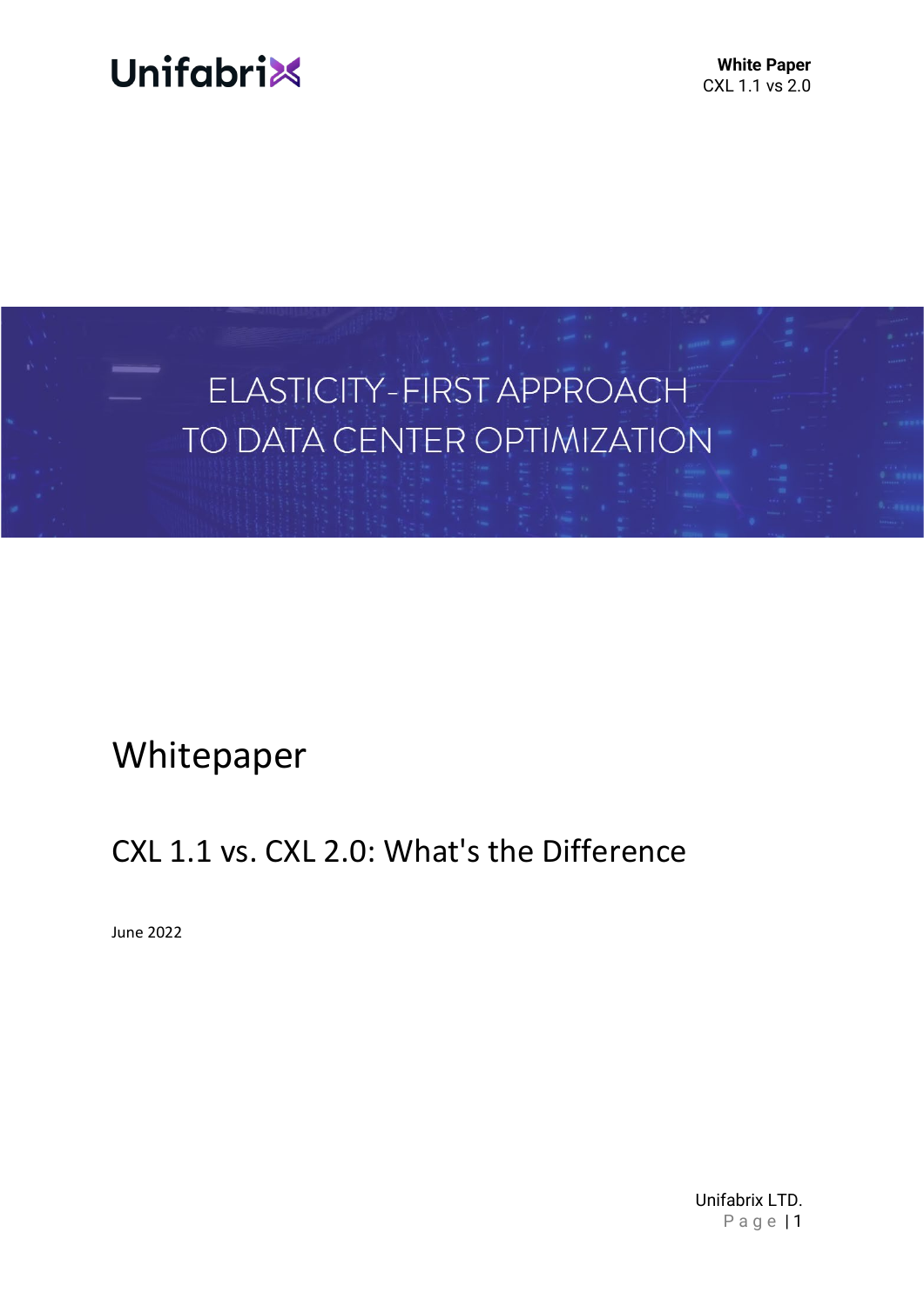

#### CXL 1.1 vs. CXL 2.0: What's the Difference?

By Elad Shliselberg, System Architect, and Ronen Hyatt, CEO, UniFabriX Ltd.

#### Intro to CXL

Compute Express Link (CXL) is a cache-coherent interconnect, designed to be an industry-open standard interface, between platform functions, such as processors, accelerators, and memory. CXL 1.1 is the first productized version of CXL. It brings forward a world of possibilities and opportunities to improve upon the many strong features that exist in the PCIe arsenal. To name a few, CXL 1.1 introduces the concept of memory expansion, coherent co-processing via accelerator cache, and device-host memory sharing. The rich set of CXL semantics goes much beyond the familiar **cxl.io** (PCIe with enhancements), to offer also **cxl.cache**, and **cxl.mem**. These semantics are groups into **Device Types**: 1 (cxl.io/cxl.cache), 2 (cxl.io/cxl.cache/cxl.mem) and 3 (cxl.io/cxl.mem). Given the disruptive nature of CXL, its true value and potential ecosystem of applications are yet to be realized once it is deployed at scale. As the standard evolves, CXL 2.0 builds upon CXL 1.1 and uncovers new opportunities to further strengthen the robustness and scalability of the technology, while being **fully backwards compatible** with CXL 1.1.

In this white paper we will explore the fundamental capabilities of CXL and highlight the primary differences between CXL 2.0 vs. CXL 1.1 and the enhancements made as the protocol natively evolves.

### Topology Structure: From Direct Attachment to Switching

CXL 1.1 uses a simple topology structure of direct attachment between **Host** (such as CPU or GPU) and **CXL Device** (such as CXL accelerator or CXL-attached memory). **FlexBus** ports on the Host Root Complex use standard PCIe electricals and can support native **PCIe Devices**(optionally over a switched PCIe topology) or **CXL Devices** (direct attached only).



*CXL 1.1 Topology Example - Direct Attachment of CXL Devices & Memory Expansion*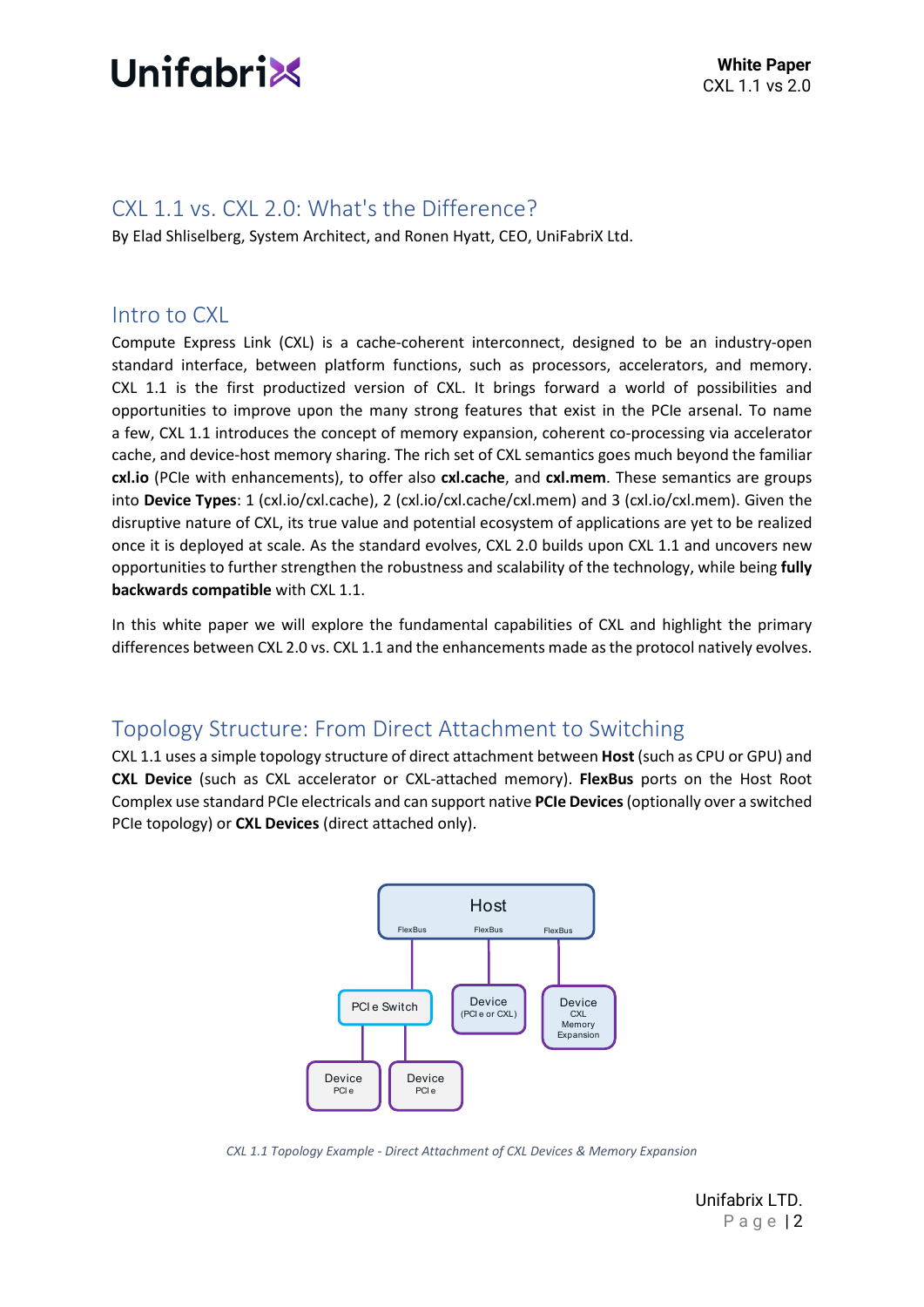

CXL 2.0 further elaborates the topology structure by introducing a new single-level **CXL Switch** entity that provides a topology fanout of multiple Devices (CXL or PCIe) connected to multiple Hosts in a "mix and match" fashion for further expansion. This CXL Switch can be configured using an **FM (Fabric Manager)** that allows for each Host to get a different subset of CXL Devices. Whereas with CXL 1.1 each Device was able to connect only to a single Host, with CXL 2.0 a CXL Switch allows each Device to connect to multiple Hosts allowing for partitioning or demand-based provisioning of resources. This provides the ability to create completely separate virtual CXL hierarchies where each host sees a virtual CXL Switch beneath it and is led to believe that all the devices it sees are his alone.

#### CXL 2.0 LDs (Logical Devices): SLD and MLD Resources

Now that with CXL 2.0 multiple Hosts can be connected to a single CXL Device, it may often times make sense to split the resources of such Device unto multiple Host recipients. In order to do this, a supporting CXL **MLD (Multi Logical Device)** can be split into up to **16 x LDs (Logical Devices)** identified by separate **LD-IDs**. Each of the LDs can then belong to a separate **VH (Virtual Hierarchy)**, have separate reset controls, and handed out by a CXL Switch to a particular Host as though it was a separate resource. For example, a CXL MLD memory expander that has 64GB of DRAM and 256GB of PMEM could be split to up to 16 isolated LDs, with some LDs exposing DRAM resources and other LDs exposing PMEM resources. In this way, a Host requiring additional memory could connect to LDs providing either DRAM or PMEM as needed. CXL 2.0 supports only Type 3 MLD components, that may represent memory resources or any other acceleration resources that are split and provisioned over time and into sets of capabilities.



*CXL 2.0 Topology Example - Switches and an MLD (Multi Logic Device)*

#### Fabric Management: Controlling the Elaborated Topology of CXL 2.0

The elaborated topology structure of CXL 2.0 that introduces CXL Switches and MLDs (Multi Logic Devices) makes a lot of sense when controlled by an **FM (Fabric Manager)**. The FM sits external to the CXL Switches and configures the internal CXL hierarchies within them. Each CXL hierarchy is defined by a **Virtual CXL Switch (VCS)** within the Switch so that a Host is completely isolated from all other

> Unifabrix LTD. Page | 3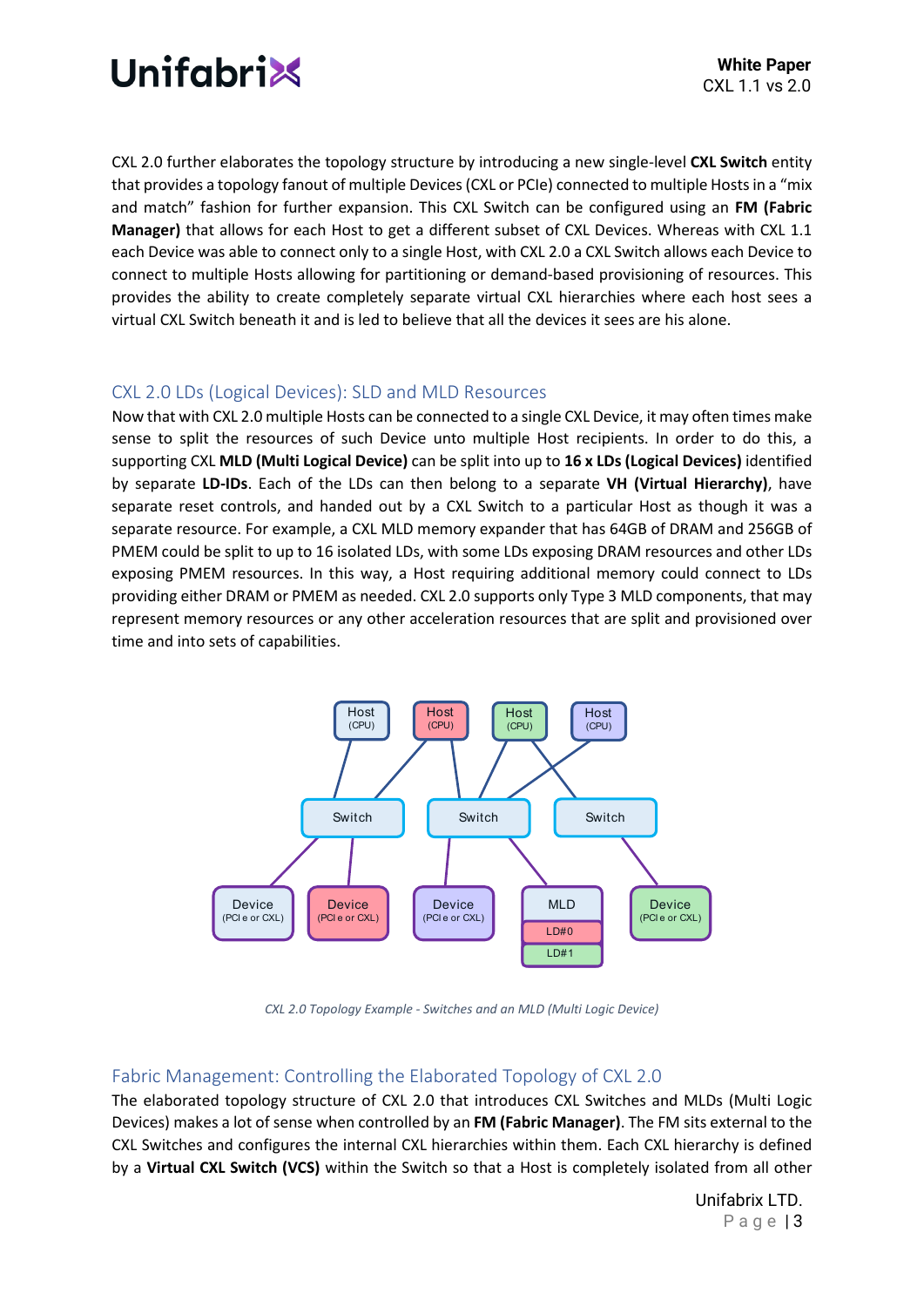

Hosts, by configuring internal **virtual PCIe-to-PCIe Bridges (vPPB)** and binding them to physical **PCIeto-PCIe Bridges (PPB)** that attach directly to CXL Devices.

In favor of simplicity, CXL 2.0 also provides a static configuration that does not require an FM in the case where only SLDs are present.



*CXL 2.0 Switch with Multiple Internal VCSs (Virtual CXL Switches) Controlled by an FM (Fabric Manager)*

The FM can boot alongside the hosts or before them and execute changes to the bindings of physical devices to VCS in real time.

The FM can take any form, including software running on a Host machine, embedded software running on a **BMC (Baseboard Management Controller)**, embedded firmware running on another CXL Device or CXL Switch, or a state machine running within the CXL Device itself. Using a standardized API, the FM can send commands to LDs gathering error information, QoS and bandwidth information.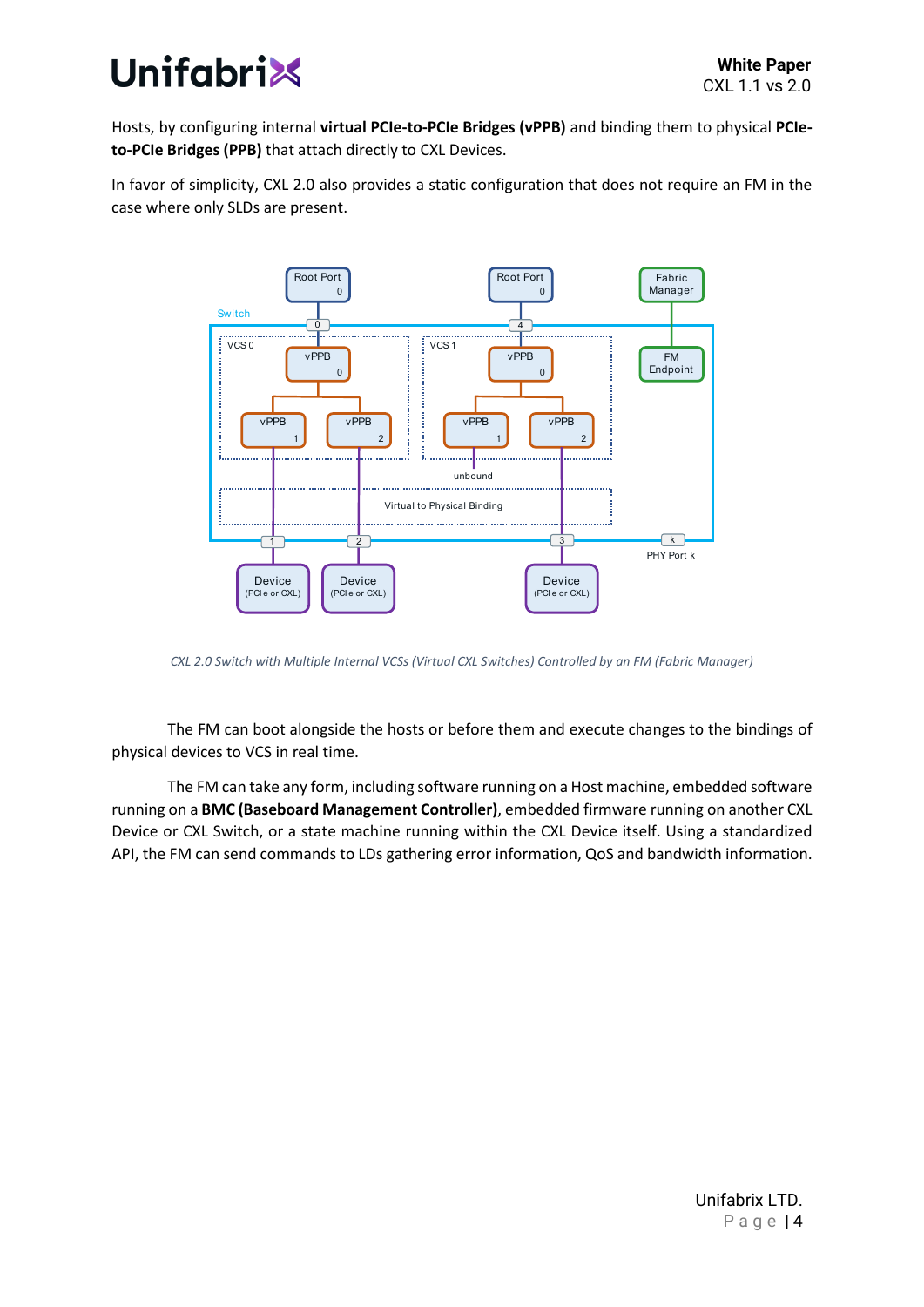# **Unifabri**



*1CXL 2.0 Topology - MLD Connected to Multiple VCS instances within a Switch*

#### Resource Pooling Becomes a Reality with CXL 2.0

CXL 1.1 introduces **Memory Expansion** in the form of a CXL memory Device (normally **Type 3** but can be **Type 2** as well) directly attached to a particular Host. With CXL Switching and MLDs in CXL 2.0, come an entirely new world of **Resource Pooling** possibilities, such as **Memory Pooling**. With that, ideally every Host can access all the memory that it needs, dynamically on-demand, from a centralized large pool or from a set of pools. The Memory Pool may be composed under a CXL Switch spanning multiple CXL Devices, each may be an MLD providing different memory resources. Similarly, multiple Hosts may allocate accelerators on-demand from an Accelerator Pool.



*2CXL 2.0 Memory Pooling vs. CXL 1.1 way of Memory Expansion*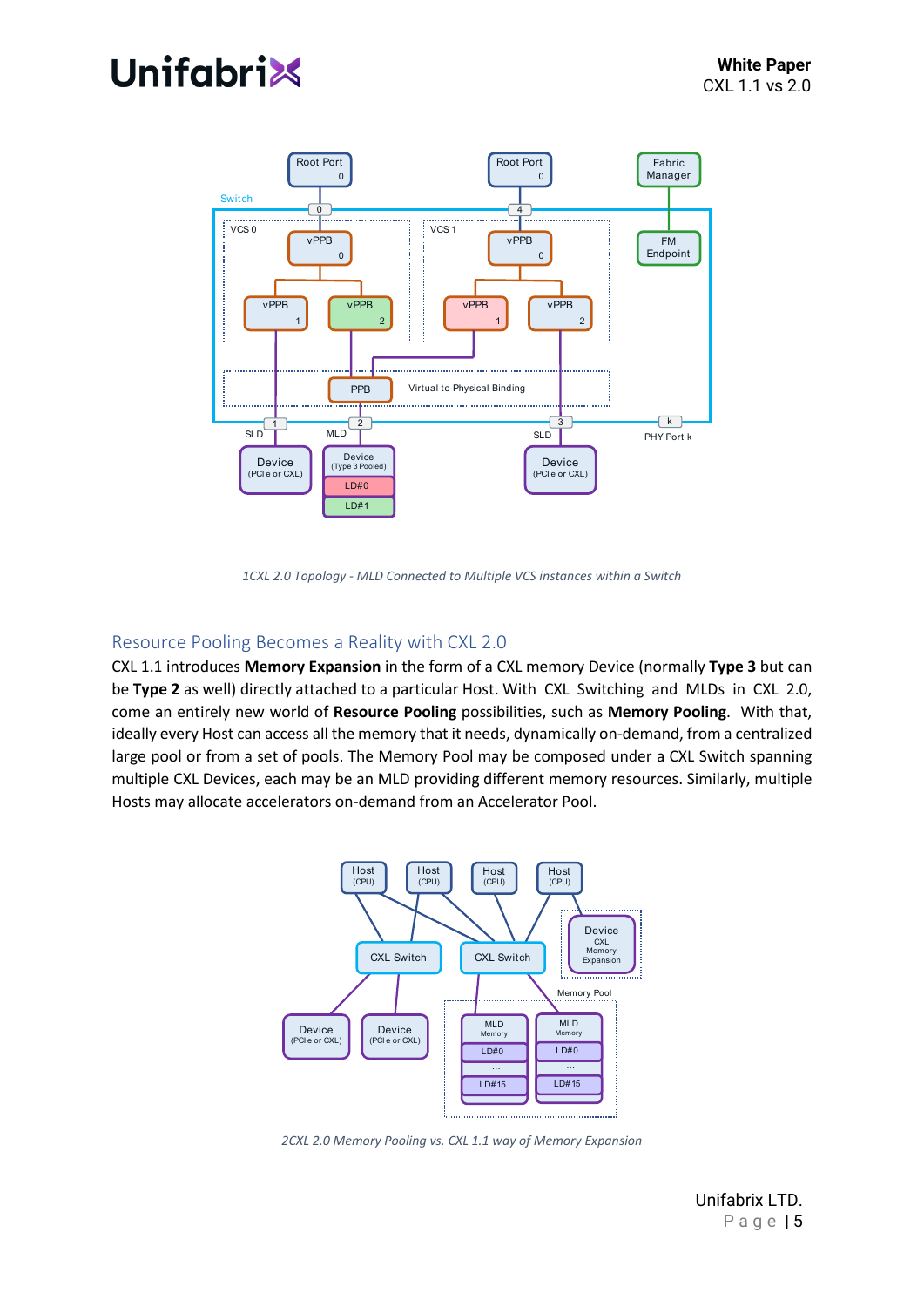

## CXL 2.0 Managed Hot Plug: Enabling On-Demand Provisioning

Large systems with multiple Hosts, Switches and Devices, that hold resources that can be provisioned on-demand, require methods of connecting and disconnecting these resources. It does not make sense to turn off the system every time a new device is added as it may require turning off a whole fleet of systems. 'Hot-Plug'ability has been an optional feature in the last few PCIe generations but has never really taken hold. Along with CXL Switches and FMs, CXL 2.0 introduces the concepts of **Hot-Add** and **Managed Hot-Removal**.

The Hot-Add model leverages the baseline scheme defined in PCIe with modifications to allow for all the new CXL capabilities. But unlike classic PCIe systems, the addition of **cache coherency** and **memory** requires special attention, so that device removal needs to be done using software request. This gives the Host the ability to flush any modifications and read-back or propagate memory.

#### Memory QoS Telemetry

CXL provides QoS telemetry (DevLoad) methods, some optional and some mandatory, that allow the host to throttle and balance work request rates based on returned load telemetry. This opens the door to dynamic load balancing and intelligent memory mapping. With the addition of MLDs in CXL 2.0, QoS can be associated with LD and allow for memory devices to share load levels per resource.

#### CXL 2.0 Speculative Memory Reads

Speculative memory read is a new command introduced in CXL 2.0 to support latency saving. The command hints a memory supporting device to prefetch a data for a possibly imminent memory read from the Host.

#### Memory Interleaving

CXL 1.1 supports a basic interleaving method on multi-headed devices, when a cxl.mem device is connected to a single Host CPU via multiple FlexBus links. CXL 2.0 enables interleaving across multiple devices using physical address bits 14-8, allowing for **IG (Interleaving Granularity)** of different sizes. Every interleave set contains 1, 2, 4 or 8 devices.

CXL 2.0 also introduces **LSA (Label Storage Area)** which allows both interleave and namespace configuration details to be stored persistently on the device to preserve geometry configurations in a similar fashion to RAID arrays.

#### Security Enhancements

While CXL 1.1 allows for proprietary security measures defined by Hosts and Devices, CXL 2.0 takes a more constructive approach. Leaning on the **SPDM (Security Protocol and Data Module)** defined by **DMTF (Distributed Management Task Force)**, CXL 2.0 adopts a comprehensive set of rules leveraged from **PCIe IDE** for a secure connection relying upon **AES-GCM** cryptography.